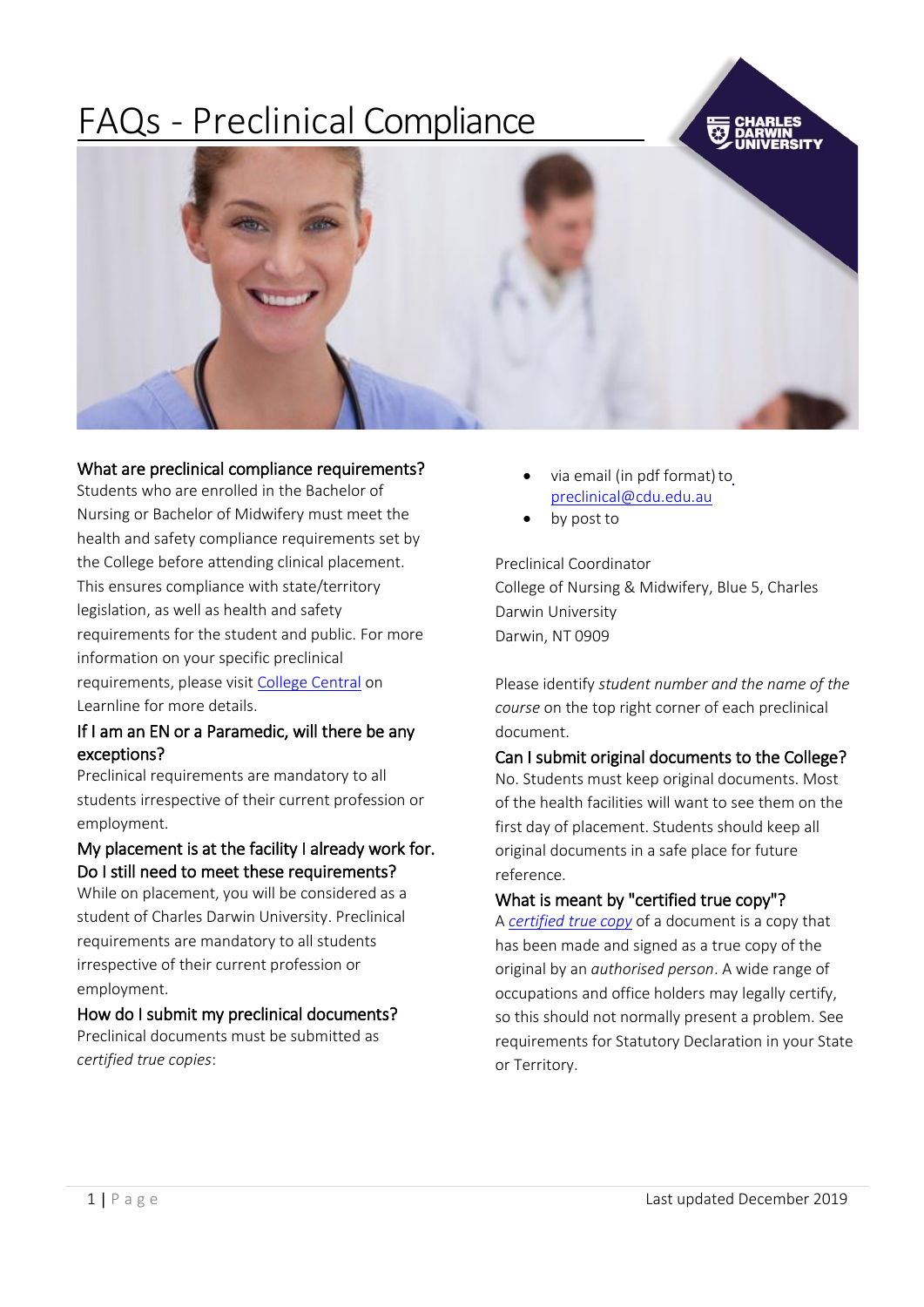# When do I have to submit my pre-clinical documents?

Students must submit their preclinical documents prior to the nomination period for each placement unit.

# When should I commence obtaining my preclinical compliance checks?

Meeting compliance requirements can be a lengthy process, so the College strongly recommends starting this process as soon as you enrol. For more information on your specific preclinical requirements, please visit [College Central](https://online.cdu.edu.au/ultra/courses/_45757_1/cl/outline) on Learnline for more details.

#### What happens if I cannot meet all the pre-clinical requirements before the deadline?

You will not be able to attend your clinical placement until pre-clinical compliance requirements are met.

# How often do I need to update my pre-clinical documents?

Most of your compliance requirements have an expiry date. Students must maintain their preclinical compliance so that these do not expire during clinical placement.

# Can I check my preclinical status online?

Yes, students can check their own preclinical status through[: Check your Preclinical Status](https://portal.cdu.edu.au/dashboard/)

# I am a WA student. If I have a National Police Check, why do I need to organise a Working with Children Check and a Criminal Record Screening Card?

It is a WA Government legislative requirement that students who attend clinical placements must possess a valid national police certificate, working with children check AND criminal record screening card. These are three (3) different clearances issued by WA police, WA WWC Screening Unit and WA Health respectively.

# As I am a student, am I eligible for a discounted fee for my documents e.g. National Police Check, Working with Children Card?

Some States and Territories offer discounts for police certificates and working with children clearances with the specific clause that the certificate is used for *volunteer purposes only*. Students must send their *completed* application form along with a self-addressed, reply paid envelope to the Preclinical Coordinator (to the following address) for signature, which will be sent back to the student for submission.

#### Preclinical Coordinator

College of Nursing & Midwifery, Blue 5, Charles Darwin University Darwin, NT 0909

If applying online, students must download the Volunteer Organisation form from the relevant website, *fill out student details* and email to the Preclinical Coordinator a[t preclinical@cdu.edu.au,](mailto:preclinical@cdu.edu.au)

# Can I submit receipts as evidence of police check and WWC check applications and first aid/CPR course enrolments?

Receipts will only be accepted temporarily for the purpose of nominations and simulation blocks. Students must be fully compliant prior to attending clinical placement.

### My First Aid certificate is current, why do I need to renew my CPR certificate?

While a HLTAID003 Provide First Aid certificate is valid for three years, the CPR component of the certificate needs to be updated annually.

# I have my Advanced Life Support certificate, is that equivalent for First Aid?

No. Basic Life Support (BLS) or Advanced Life Support (ALS) certificate is *not* adequate as it does not incorporate all competencies included in the First Aid Certificate.

However, annual BLS/ALS assessments are accepted for compliance of the annual CPR requirement.